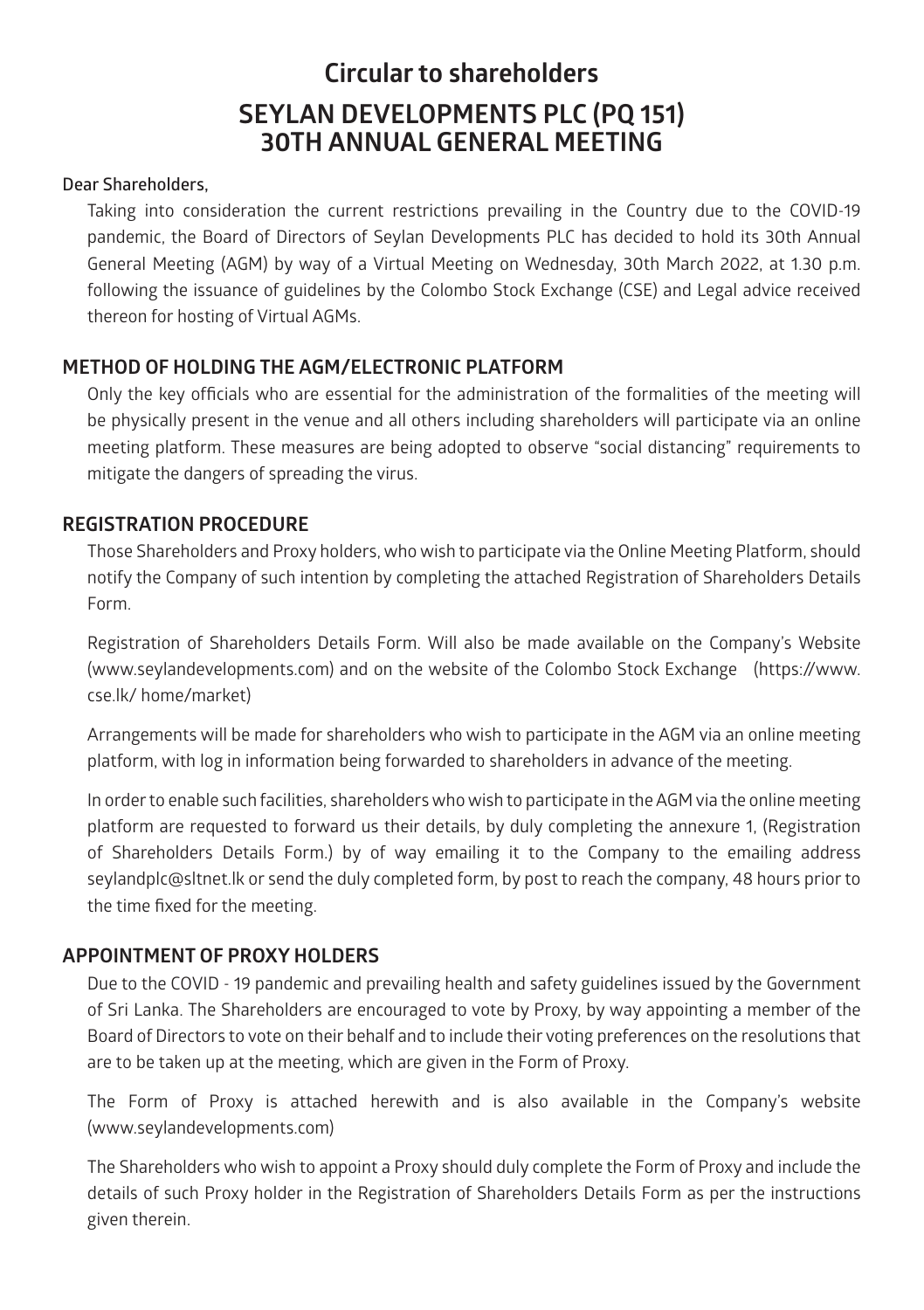The duly completed Form of Proxy should be forwarded to the Company by way emailing it to the Company emailing address or send the duly completed form, by post to reach the Company, 48 hours prior to the time fixed for the meeting.

# **LOGIN INFORMATION FOR PARTICPATION VIA THE ONLINE MEETING PLATFORM**

The login information will be authorized only for the use by the Individual Shareholders, Proxy holders, and authorized representatives in the case of Institutional Shareholders, and the Company will not be responsible or liable for any misuse, where the Proxy holders are concerned, please note that the login information will only be shared with those in whose favour a valid Proxy has been submitted by the Shareholder.

## **QUERIES OF SHAREHOLDERS**

Shareholders who are unable to participate at the virtual meeting via the designated online meeting platform are invited to forward their suggestions, questions & concerns (if any) relating to items on the agenda, to the following email address seylandplc@sltnet.lk or by post to reach Company 48 hours prior to the time fixed for the meeting, the Board will ensure that they are discussed and addressed at the AGM, if relevant.

## **VOTING**

Voting on the items on the Agenda by a show of hands will be registered by using an online eballot platform, the details of which will be shared with shareholders prior to the commencement of the meeting.

The Company intends to proceed to hold the Virtual Annual General Meeting as planned on the 30th March 2022.

# **PAYMENT OF DIVIDEND**

For the purpose of payment of the proposed final dividend the "Ex-dividend Date" shall be 31st March 2022, and the "Date of Dispatch" shall be on 25th April 2022, Any changes to these dates will be announced in due course.

# **ANNUAL REPORT 2021**



A QR Code containing the Annual Report information is forwarded herewith.

www.seylandevelopments.com

Any Shareholder who makes a request for a printed copy of the Annual Report will be provided with such printed copy.

(A form of Request that could be used for the said purpose is enclosed)

Should you require assistance relating to your request for a printed copy of the Annual Report, you may contact Ms. Gayani Dissanayake, on 011-2456591/ 0714-086196 or Ms. Nayanee Thilakarathna on 011-2456593 between 10.00 a.m to 4.00 p.m.